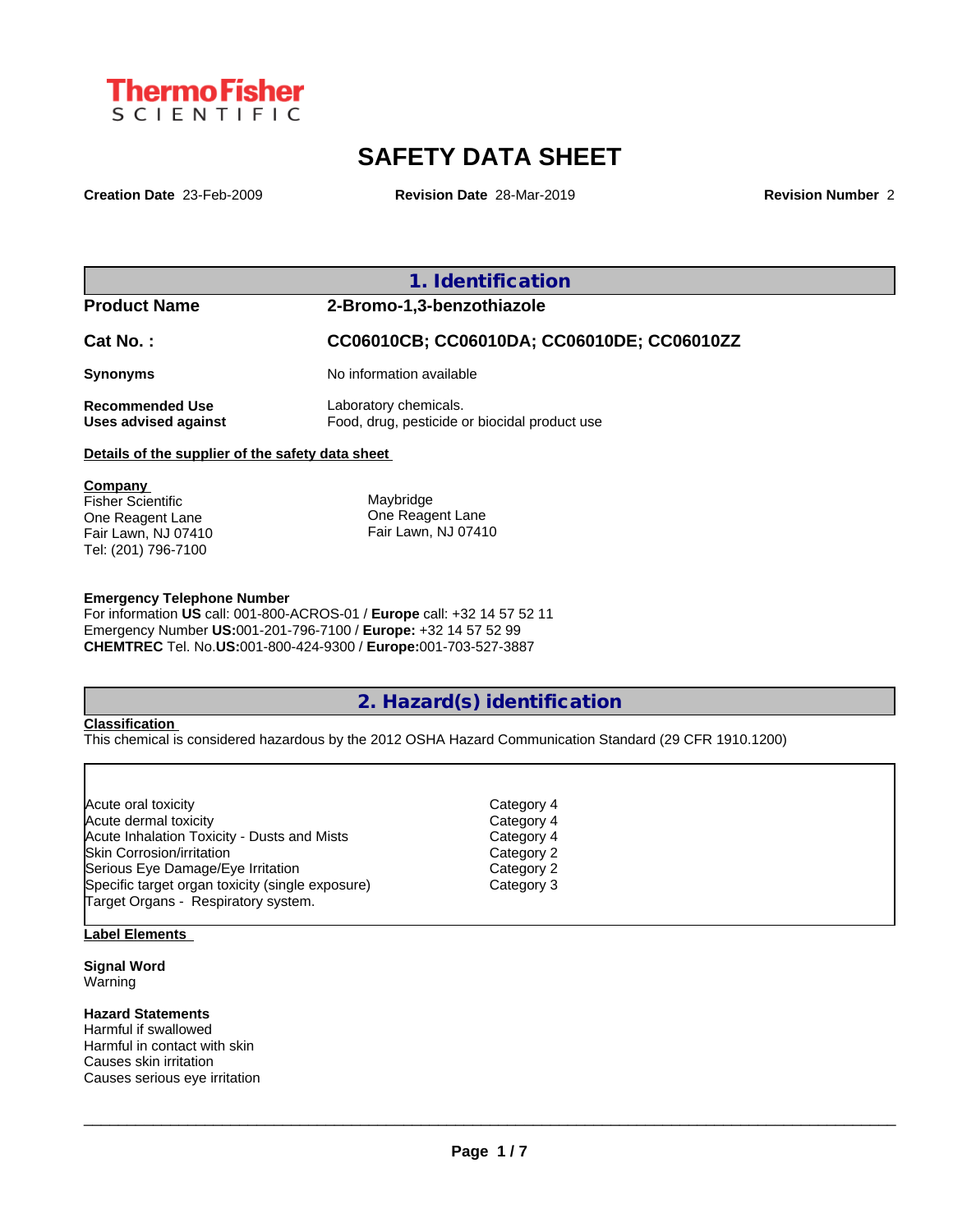Harmful if inhaled May cause respiratory irritation



# **Precautionary Statements**

## **Prevention**

Wash face, hands and any exposed skin thoroughly after handling

Do not eat, drink or smoke when using this product

Wear protective gloves/protective clothing/eye protection/face protection

Avoid breathing dust/fume/gas/mist/vapors/spray

Use only outdoors or in a well-ventilated area

#### **Inhalation**

IF INHALED: Remove victim to fresh air and keep at rest in a position comfortable for breathing

Call a POISON CENTER or doctor/physician if you feel unwell

## **Skin**

IF ON SKIN: Wash with plenty of soap and water

Call a POISON CENTER or doctor/physician if you feel unwell

If skin irritation occurs: Get medical advice/attention

Take off contaminated clothing and wash before reuse

# **Eyes**

IF IN EYES: Rinse cautiously with water for several minutes. Remove contact lenses, if present and easy to do. Continue rinsing If eye irritation persists: Get medical advice/attention

 $\_$  ,  $\_$  ,  $\_$  ,  $\_$  ,  $\_$  ,  $\_$  ,  $\_$  ,  $\_$  ,  $\_$  ,  $\_$  ,  $\_$  ,  $\_$  ,  $\_$  ,  $\_$  ,  $\_$  ,  $\_$  ,  $\_$  ,  $\_$  ,  $\_$  ,  $\_$  ,  $\_$  ,  $\_$  ,  $\_$  ,  $\_$  ,  $\_$  ,  $\_$  ,  $\_$  ,  $\_$  ,  $\_$  ,  $\_$  ,  $\_$  ,  $\_$  ,  $\_$  ,  $\_$  ,  $\_$  ,  $\_$  ,  $\_$  ,

## **Ingestion**

IF SWALLOWED: Call a POISON CENTER or doctor/physician if you feel unwell

# Rinse mouth

# **Storage**

Store in a well-ventilated place. Keep container tightly closed

#### Store locked up

#### **Disposal**

Dispose of contents/container to an approved waste disposal plant

**Hazards not otherwise classified (HNOC)**

None identified

# **3. Composition/Information on Ingredients**

| <b>Component</b>          |                 | <b>CAS-No</b>                                                                                                        | Weight % |  |  |
|---------------------------|-----------------|----------------------------------------------------------------------------------------------------------------------|----------|--|--|
| 2-Bromo-1,3-benzothiazole |                 | 2516-40-7                                                                                                            | 97       |  |  |
|                           |                 |                                                                                                                      |          |  |  |
|                           |                 | 4. First-aid measures                                                                                                |          |  |  |
| <b>General Advice</b>     |                 | If symptoms persist, call a physician.                                                                               |          |  |  |
| <b>Eye Contact</b>        |                 | Rinse immediately with plenty of water, also under the eyelids, for at least 15 minutes. Get<br>medical attention.   |          |  |  |
| <b>Skin Contact</b>       |                 | Wash off immediately with plenty of water for at least 15 minutes. If skin irritation persists,<br>call a physician. |          |  |  |
| <b>Inhalation</b>         | symptoms occur. | Move to fresh air. If not breathing, give artificial respiration. Get medical attention if                           |          |  |  |
|                           |                 |                                                                                                                      |          |  |  |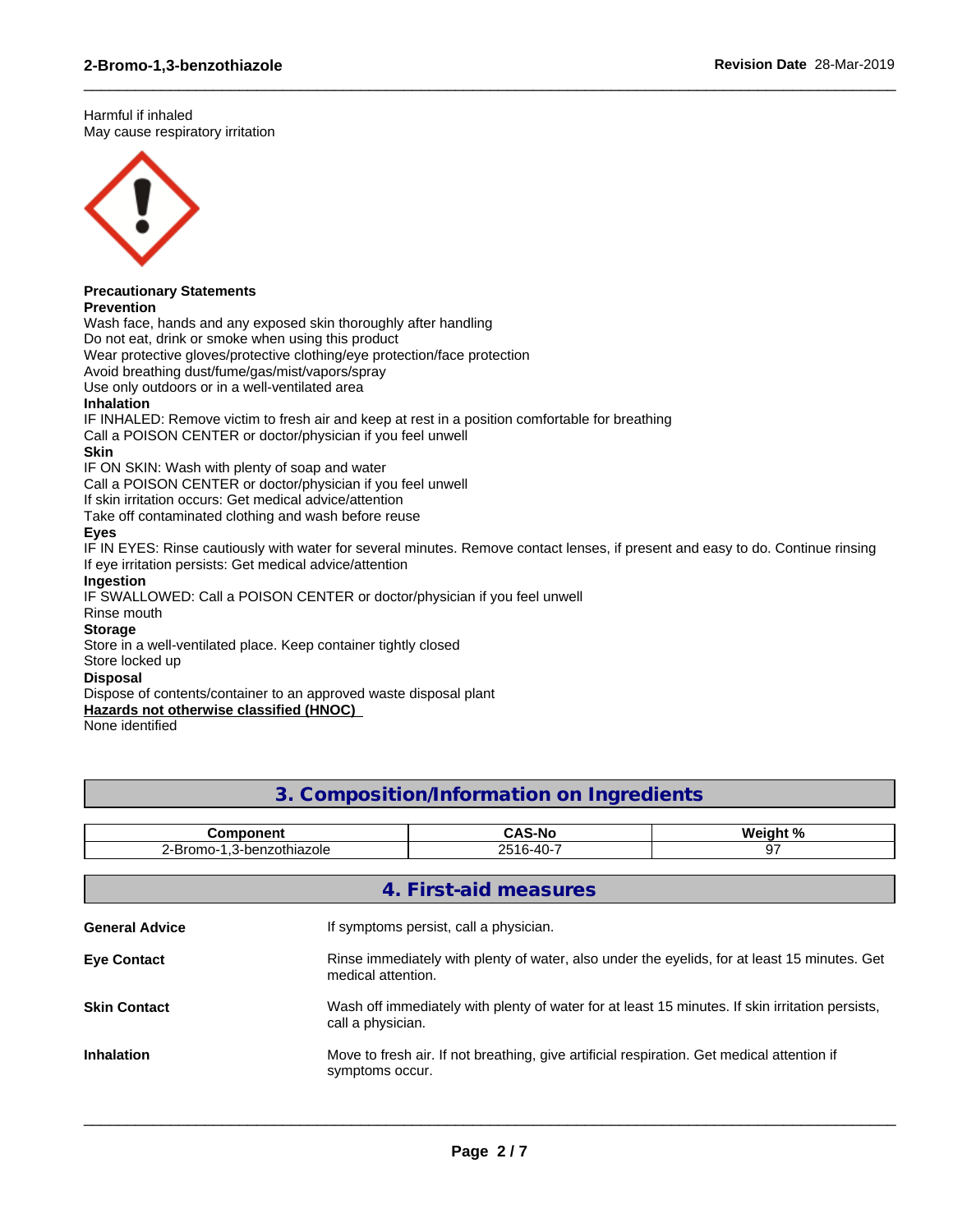| Ingestion                                                                                                                                                                                                                                                                                                           |                                                                                  | Clean mouth with water and drink afterwards plenty of water. Get medical attention if                                                                                  |                                |  |  |  |
|---------------------------------------------------------------------------------------------------------------------------------------------------------------------------------------------------------------------------------------------------------------------------------------------------------------------|----------------------------------------------------------------------------------|------------------------------------------------------------------------------------------------------------------------------------------------------------------------|--------------------------------|--|--|--|
|                                                                                                                                                                                                                                                                                                                     | symptoms occur.                                                                  |                                                                                                                                                                        |                                |  |  |  |
| Most important symptoms and<br>effects                                                                                                                                                                                                                                                                              |                                                                                  | None reasonably foreseeable.                                                                                                                                           |                                |  |  |  |
| <b>Notes to Physician</b>                                                                                                                                                                                                                                                                                           | Treat symptomatically                                                            |                                                                                                                                                                        |                                |  |  |  |
|                                                                                                                                                                                                                                                                                                                     |                                                                                  | 5. Fire-fighting measures                                                                                                                                              |                                |  |  |  |
| <b>Suitable Extinguishing Media</b>                                                                                                                                                                                                                                                                                 |                                                                                  | Use water spray, alcohol-resistant foam, dry chemical or carbon dioxide.                                                                                               |                                |  |  |  |
| <b>Unsuitable Extinguishing Media</b>                                                                                                                                                                                                                                                                               | No information available                                                         |                                                                                                                                                                        |                                |  |  |  |
| <b>Flash Point</b><br>Method -                                                                                                                                                                                                                                                                                      | No information available<br>No information available                             |                                                                                                                                                                        |                                |  |  |  |
| <b>Autoignition Temperature</b><br><b>Explosion Limits</b>                                                                                                                                                                                                                                                          | No information available                                                         |                                                                                                                                                                        |                                |  |  |  |
| <b>Upper</b>                                                                                                                                                                                                                                                                                                        | No data available<br>No data available                                           |                                                                                                                                                                        |                                |  |  |  |
| Lower<br>Sensitivity to Mechanical Impact No information available                                                                                                                                                                                                                                                  |                                                                                  |                                                                                                                                                                        |                                |  |  |  |
| <b>Sensitivity to Static Discharge</b>                                                                                                                                                                                                                                                                              | No information available                                                         |                                                                                                                                                                        |                                |  |  |  |
| <b>Specific Hazards Arising from the Chemical</b><br>Keep product and empty container away from heat and sources of ignition.                                                                                                                                                                                       |                                                                                  |                                                                                                                                                                        |                                |  |  |  |
| Carbon monoxide (CO) Carbon dioxide (CO2) Nitrogen oxides (NOx) Sulfur oxides Bromine Hydrogen halides<br><b>Protective Equipment and Precautions for Firefighters</b><br>As in any fire, wear self-contained breathing apparatus pressure-demand, MSHA/NIOSH (approved or equivalent) and full<br>protective gear. |                                                                                  |                                                                                                                                                                        |                                |  |  |  |
| <b>NFPA</b>                                                                                                                                                                                                                                                                                                         |                                                                                  |                                                                                                                                                                        |                                |  |  |  |
| Health<br>2                                                                                                                                                                                                                                                                                                         | Flammability<br>1                                                                | <b>Instability</b><br>0                                                                                                                                                | <b>Physical hazards</b><br>N/A |  |  |  |
|                                                                                                                                                                                                                                                                                                                     |                                                                                  |                                                                                                                                                                        |                                |  |  |  |
| <b>Personal Precautions</b>                                                                                                                                                                                                                                                                                         |                                                                                  | 6. Accidental release measures<br>Ensure adequate ventilation. Use personal protective equipment. Avoid dust formation.                                                |                                |  |  |  |
| <b>Environmental Precautions</b>                                                                                                                                                                                                                                                                                    | information.                                                                     | Should not be released into the environment. See Section 12 for additional ecological                                                                                  |                                |  |  |  |
| Methods for Containment and Clean Sweep up or vacuum up spillage and collect in suitable container for disposal. Keep in<br>Up                                                                                                                                                                                      | suitable, closed containers for disposal.                                        |                                                                                                                                                                        |                                |  |  |  |
|                                                                                                                                                                                                                                                                                                                     | 7. Handling and storage                                                          |                                                                                                                                                                        |                                |  |  |  |
| <b>Handling</b>                                                                                                                                                                                                                                                                                                     |                                                                                  | Wear personal protective equipment. Do not get in eyes, on skin, or on clothing. Avoid<br>ingestion and inhalation. Avoid dust formation. Ensure adequate ventilation. |                                |  |  |  |
| <b>Storage</b>                                                                                                                                                                                                                                                                                                      |                                                                                  | Keep containers tightly closed in a dry, cool and well-ventilated place.                                                                                               |                                |  |  |  |
|                                                                                                                                                                                                                                                                                                                     |                                                                                  | 8. Exposure controls / personal protection                                                                                                                             |                                |  |  |  |
| <b>Exposure Guidelines</b>                                                                                                                                                                                                                                                                                          | This product does not contain any hazardous materials with occupational exposure |                                                                                                                                                                        |                                |  |  |  |

 $\_$  ,  $\_$  ,  $\_$  ,  $\_$  ,  $\_$  ,  $\_$  ,  $\_$  ,  $\_$  ,  $\_$  ,  $\_$  ,  $\_$  ,  $\_$  ,  $\_$  ,  $\_$  ,  $\_$  ,  $\_$  ,  $\_$  ,  $\_$  ,  $\_$  ,  $\_$  ,  $\_$  ,  $\_$  ,  $\_$  ,  $\_$  ,  $\_$  ,  $\_$  ,  $\_$  ,  $\_$  ,  $\_$  ,  $\_$  ,  $\_$  ,  $\_$  ,  $\_$  ,  $\_$  ,  $\_$  ,  $\_$  ,  $\_$  ,

**Engineering Measures**

Use only under a chemical fume hood. Ensure that eyewash stations and safety showers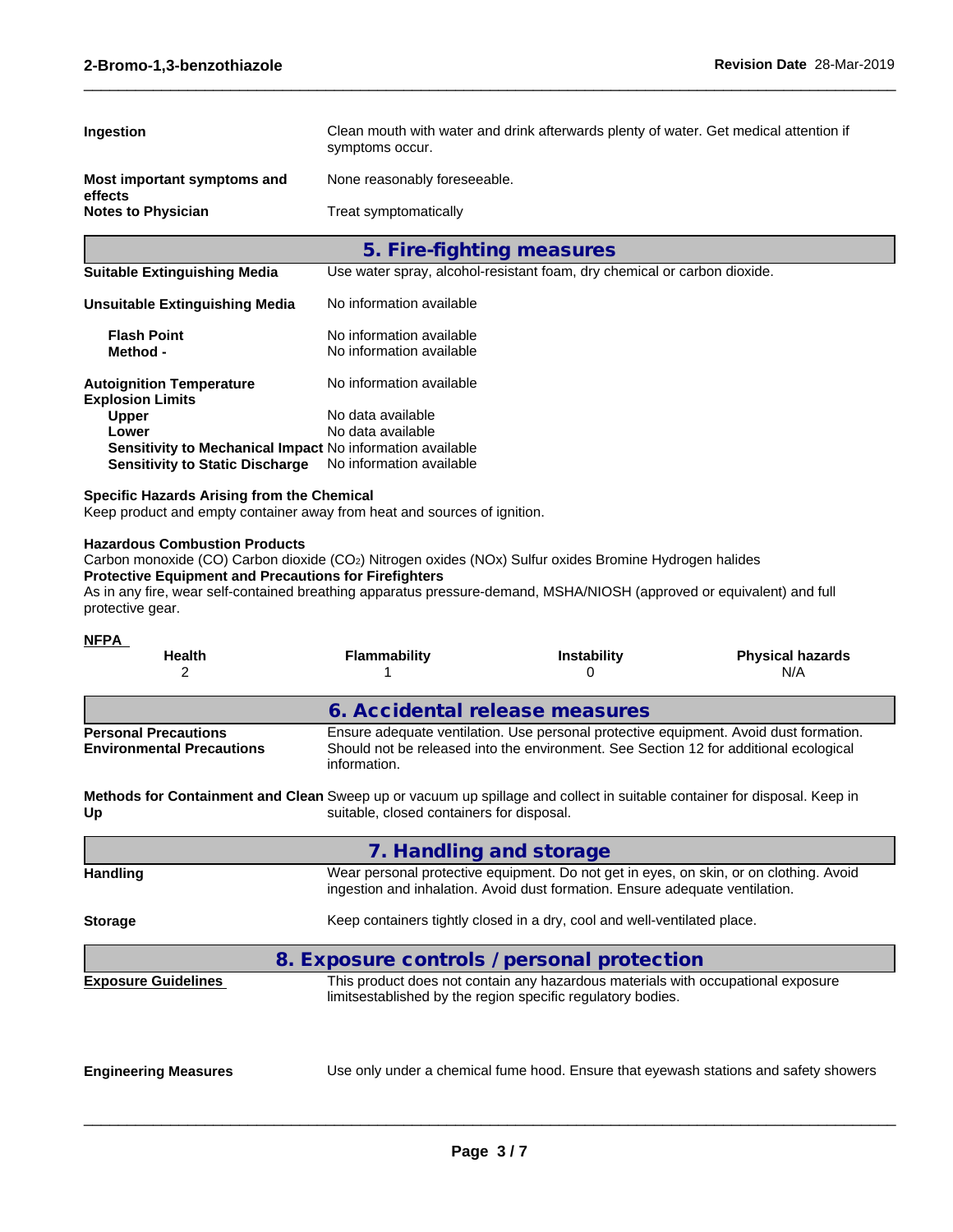|                                      | are close to the workstation location.                                                                                                                                                                                                                  |
|--------------------------------------|---------------------------------------------------------------------------------------------------------------------------------------------------------------------------------------------------------------------------------------------------------|
| <b>Personal Protective Equipment</b> |                                                                                                                                                                                                                                                         |
| <b>Eye/face Protection</b>           | Wear appropriate protective eyeglasses or chemical safety goggles as described by<br>OSHA's eye and face protection regulations in 29 CFR 1910.133 or European Standard<br>EN166.                                                                       |
| Skin and body protection             | Long sleeved clothing.                                                                                                                                                                                                                                  |
| <b>Respiratory Protection</b>        | Follow the OSHA respirator regulations found in 29 CFR 1910.134 or European Standard<br>EN 149. Use a NIOSH/MSHA or European Standard EN 149 approved respirator if<br>exposure limits are exceeded or if irritation or other symptoms are experienced. |
|                                      |                                                                                                                                                                                                                                                         |

ſ

Hygiene Measures **Handle** in accordance with good industrial hygiene and safety practice.

 $\_$  ,  $\_$  ,  $\_$  ,  $\_$  ,  $\_$  ,  $\_$  ,  $\_$  ,  $\_$  ,  $\_$  ,  $\_$  ,  $\_$  ,  $\_$  ,  $\_$  ,  $\_$  ,  $\_$  ,  $\_$  ,  $\_$  ,  $\_$  ,  $\_$  ,  $\_$  ,  $\_$  ,  $\_$  ,  $\_$  ,  $\_$  ,  $\_$  ,  $\_$  ,  $\_$  ,  $\_$  ,  $\_$  ,  $\_$  ,  $\_$  ,  $\_$  ,  $\_$  ,  $\_$  ,  $\_$  ,  $\_$  ,  $\_$  ,

|                                               | 9. Physical and chemical properties |
|-----------------------------------------------|-------------------------------------|
| <b>Physical State</b>                         | <b>Crystalline Solid</b>            |
| Appearance                                    | Yellow                              |
| Odor                                          | No information available            |
| <b>Odor Threshold</b>                         | No information available            |
| рH                                            | No information available            |
| <b>Melting Point/Range</b>                    | 40 - 42 °C / 104 - 107.6 °F         |
| <b>Boiling Point/Range</b>                    | No information available            |
| <b>Flash Point</b>                            | No information available            |
| <b>Evaporation Rate</b>                       | Not applicable                      |
| <b>Flammability (solid,gas)</b>               | No information available            |
| <b>Flammability or explosive limits</b>       |                                     |
| <b>Upper</b>                                  | No data available                   |
| Lower                                         | No data available                   |
| <b>Vapor Pressure</b>                         | No information available            |
| <b>Vapor Density</b>                          | Not applicable                      |
| <b>Specific Gravity</b>                       | No information available            |
| <b>Solubility</b>                             | No information available            |
| <b>Partition coefficient; n-octanol/water</b> | No data available                   |
| <b>Autoignition Temperature</b>               | No information available            |
| <b>Decomposition Temperature</b>              | No information available            |
| <b>Viscosity</b>                              | Not applicable                      |
| Molecular Formula                             | C7 H4 Br N S                        |
| <b>Molecular Weight</b>                       | 214.09                              |

# **10. Stability and reactivity**

| <b>Reactive Hazard</b>          | None known, based on information available                                                                                                      |
|---------------------------------|-------------------------------------------------------------------------------------------------------------------------------------------------|
| <b>Stability</b>                | Stable under normal conditions.                                                                                                                 |
| <b>Conditions to Avoid</b>      | Incompatible products. Excess heat. Avoid dust formation.                                                                                       |
| Incompatible Materials          | Strong oxidizing agents                                                                                                                         |
|                                 | Hazardous Decomposition Products Carbon monoxide (CO), Carbon dioxide (CO2), Nitrogen oxides (NOx), Sulfur oxides,<br>Bromine, Hydrogen halides |
| <b>Hazardous Polymerization</b> | Hazardous polymerization does not occur.                                                                                                        |
| <b>Hazardous Reactions</b>      | None under normal processing.                                                                                                                   |
|                                 | 11. Toxicological information                                                                                                                   |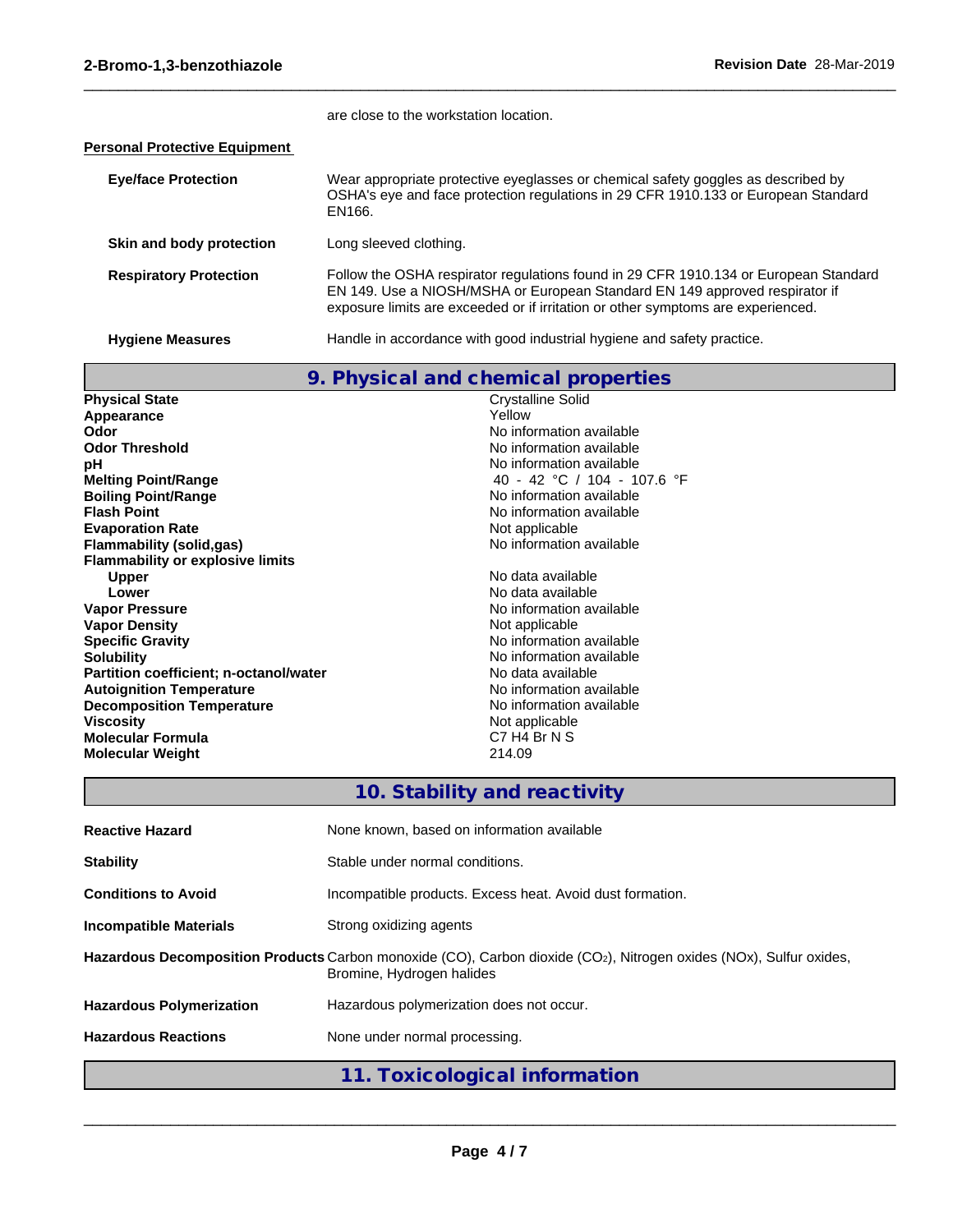## **Acute Toxicity**

| <b>Product Information</b><br><b>Component Information</b><br><b>Toxicologically Synergistic</b><br><b>Products</b> | No information available<br>Delayed and immediate effects as well as chronic effects from short and long-term exposure |
|---------------------------------------------------------------------------------------------------------------------|------------------------------------------------------------------------------------------------------------------------|
| Irritation                                                                                                          | No information available                                                                                               |
| Sensitization                                                                                                       | No information available                                                                                               |

Carcinogenicity The table below indicates whether each agency has listed any ingredient as a carcinogen.

 $\_$  ,  $\_$  ,  $\_$  ,  $\_$  ,  $\_$  ,  $\_$  ,  $\_$  ,  $\_$  ,  $\_$  ,  $\_$  ,  $\_$  ,  $\_$  ,  $\_$  ,  $\_$  ,  $\_$  ,  $\_$  ,  $\_$  ,  $\_$  ,  $\_$  ,  $\_$  ,  $\_$  ,  $\_$  ,  $\_$  ,  $\_$  ,  $\_$  ,  $\_$  ,  $\_$  ,  $\_$  ,  $\_$  ,  $\_$  ,  $\_$  ,  $\_$  ,  $\_$  ,  $\_$  ,  $\_$  ,  $\_$  ,  $\_$  ,

| <b>Component</b>                                                       | <b>CAS-No</b> | <b>IARC</b>                                                                                                                                                                                                                                                           | <b>NTP</b>                  | <b>ACGIH</b> | <b>OSHA</b> | <b>Mexico</b> |
|------------------------------------------------------------------------|---------------|-----------------------------------------------------------------------------------------------------------------------------------------------------------------------------------------------------------------------------------------------------------------------|-----------------------------|--------------|-------------|---------------|
| 2-Bromo-1,3-benzothia<br>zole                                          | 2516-40-7     | Not listed                                                                                                                                                                                                                                                            | Not listed                  | Not listed   | Not listed  | Not listed    |
| <b>Mutagenic Effects</b>                                               |               | No information available                                                                                                                                                                                                                                              |                             |              |             |               |
| <b>Reproductive Effects</b>                                            |               | No information available.                                                                                                                                                                                                                                             |                             |              |             |               |
| <b>Developmental Effects</b>                                           |               | No information available.                                                                                                                                                                                                                                             |                             |              |             |               |
| <b>Teratogenicity</b>                                                  |               | No information available.                                                                                                                                                                                                                                             |                             |              |             |               |
| <b>STOT - single exposure</b><br><b>STOT - repeated exposure</b>       |               | Respiratory system<br>None known                                                                                                                                                                                                                                      |                             |              |             |               |
| <b>Aspiration hazard</b>                                               |               | No information available                                                                                                                                                                                                                                              |                             |              |             |               |
| Symptoms / effects, both acute and No information available<br>delayed |               |                                                                                                                                                                                                                                                                       |                             |              |             |               |
| <b>Endocrine Disruptor Information</b>                                 |               | No information available                                                                                                                                                                                                                                              |                             |              |             |               |
| <b>Other Adverse Effects</b>                                           |               | The toxicological properties have not been fully investigated.                                                                                                                                                                                                        |                             |              |             |               |
|                                                                        |               |                                                                                                                                                                                                                                                                       | 12. Ecological information  |              |             |               |
| <b>Ecotoxicity</b><br>Do not empty into drains.                        |               |                                                                                                                                                                                                                                                                       |                             |              |             |               |
| <b>Persistence and Degradability</b>                                   |               | No information available                                                                                                                                                                                                                                              |                             |              |             |               |
| <b>Bioaccumulation/Accumulation</b>                                    |               | No information available.                                                                                                                                                                                                                                             |                             |              |             |               |
| <b>Mobility</b>                                                        |               | No information available.                                                                                                                                                                                                                                             |                             |              |             |               |
|                                                                        |               |                                                                                                                                                                                                                                                                       | 13. Disposal considerations |              |             |               |
| <b>Waste Disposal Methods</b>                                          |               | Chemical waste generators must determine whether a discarded chemical is classified as a<br>hazardous waste. Chemical waste generators must also consult local, regional, and<br>national hazardous waste regulations to ensure complete and accurate classification. |                             |              |             |               |
|                                                                        |               |                                                                                                                                                                                                                                                                       | 14. Transport information   |              |             |               |
| <u>DOT</u>                                                             |               | Not regulated                                                                                                                                                                                                                                                         |                             |              |             |               |
| <b>TDG</b>                                                             |               | Not regulated                                                                                                                                                                                                                                                         |                             |              |             |               |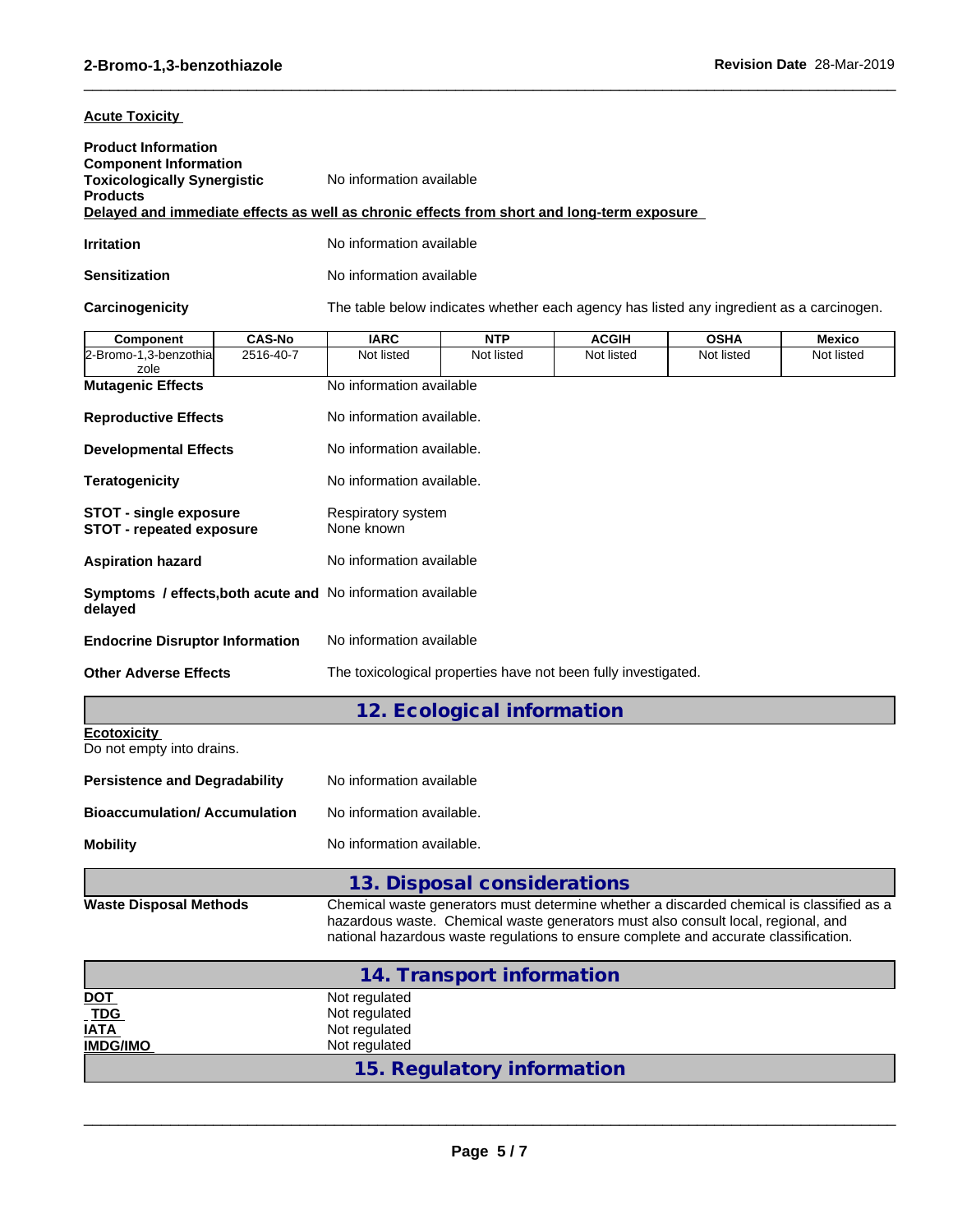#### **All of the components in the product are on the following Inventory lists:** X = listed

#### **International Inventories**

**Legend:**

**X - Listed**

**E - Indicates a substance that is the subject of a Section 5(e) Consent order under TSCA.**

**F - Indicates a substance that is the subject of a Section 5(f) Rule under TSCA.**

**N - Indicates a polymeric substance containing no free-radical initiator in its inventory name but is considered to cover the designated polymer made with any free-radical initiator regardless of the amount used.**

 $\_$  ,  $\_$  ,  $\_$  ,  $\_$  ,  $\_$  ,  $\_$  ,  $\_$  ,  $\_$  ,  $\_$  ,  $\_$  ,  $\_$  ,  $\_$  ,  $\_$  ,  $\_$  ,  $\_$  ,  $\_$  ,  $\_$  ,  $\_$  ,  $\_$  ,  $\_$  ,  $\_$  ,  $\_$  ,  $\_$  ,  $\_$  ,  $\_$  ,  $\_$  ,  $\_$  ,  $\_$  ,  $\_$  ,  $\_$  ,  $\_$  ,  $\_$  ,  $\_$  ,  $\_$  ,  $\_$  ,  $\_$  ,  $\_$  ,

**P - Indicates a commenced PMN substance**

**R - Indicates a substance that is the subject of a Section 6 risk management rule under TSCA.**

**S - Indicates a substance that is identified in a proposed or final Significant New Use Rule**

**T - Indicates a substance that is the subject of a Section 4 test rule under TSCA.**

**XU - Indicates a substance exempt from reporting under the Inventory Update Rule, i.e. Partial Updating of the TSCA Inventory Data Base Production and Site Reports (40 CFR 710(B).**

**Y1 - Indicates an exempt polymer that has a number-average molecular weight of 1,000 or greater.**

**Y2 - Indicates an exempt polymer that is a polyester and is made only from reactants included in a specified list of low concern reactants that comprises one of the eligibility criteria for the exemption rule.**

#### **U.S. Federal Regulations**

| <b>TSCA 12(b)</b>                                                                               | Not applicable                                             |
|-------------------------------------------------------------------------------------------------|------------------------------------------------------------|
| <b>SARA 313</b>                                                                                 | Not applicable                                             |
| <b>SARA 311/312 Hazard Categories</b>                                                           | See section 2 for more information                         |
| <b>CWA (Clean Water Act)</b>                                                                    | Not applicable                                             |
| <b>Clean Air Act</b>                                                                            | Not applicable                                             |
| <b>OSHA</b> Occupational Safety and Health Administration<br>Not applicable                     |                                                            |
| <b>CERCLA</b>                                                                                   | Not applicable                                             |
| <b>California Proposition 65</b>                                                                | This product does not contain any Proposition 65 chemicals |
| U.S. State Right-to-Know<br><b>Regulations</b>                                                  | Not applicable                                             |
| <b>U.S. Department of Transportation</b>                                                        |                                                            |
| Reportable Quantity (RQ):<br><b>DOT Marine Pollutant</b><br><b>DOT Severe Marine Pollutant</b>  | N<br>N<br>N                                                |
| <b>U.S. Department of Homeland Security</b><br>This product does not contain any DHS chemicals. |                                                            |
| <b>Other International Regulations</b>                                                          |                                                            |
| <b>Mexico - Grade</b>                                                                           | No information available                                   |

|                      | 16. Other information                                                                     |  |
|----------------------|-------------------------------------------------------------------------------------------|--|
| <b>Prepared By</b>   | <b>Regulatory Affairs</b><br>Thermo Fisher Scientific<br>Email: EMSDS.RA@thermofisher.com |  |
| <b>Creation Date</b> | 23-Feb-2009                                                                               |  |
|                      |                                                                                           |  |